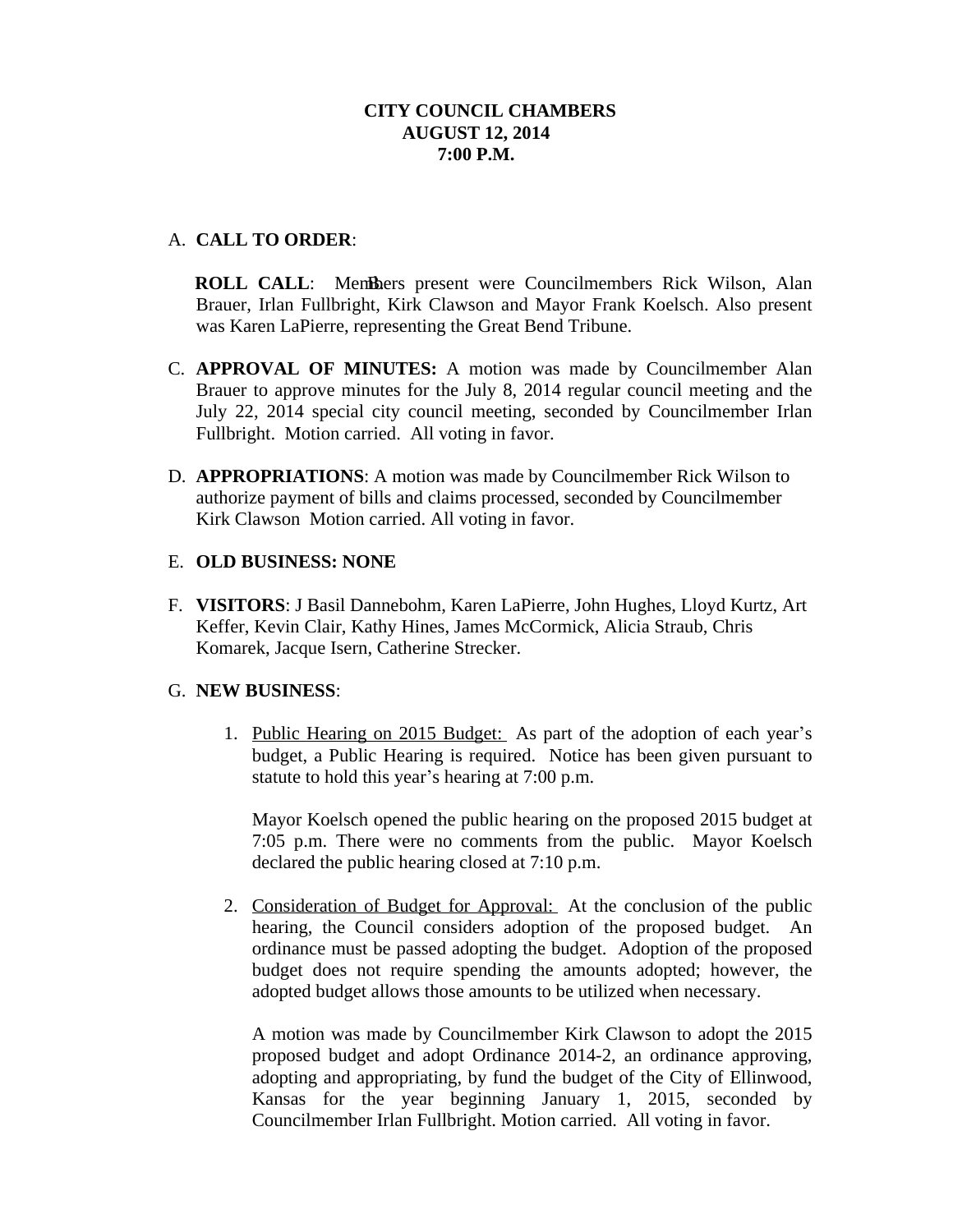- 3. Appointment to Vacant Council Position: Mayor Koelsch recommended the appointment of James McCormick to fill the council position vacated by Ken Lebbin. A motion was made by Councilmember Irlan Fullbright to approve the appointment of James McCormick to fill the council position vacated by Ken Lebbin, seconded by Councilmember Rick Wilson. Motion carried. All voting in favor.
- 4. Delinquent Accounts Review: Mayor Koelsch requested this item be moved to the end of the action items because it involves an executive session.
- 5. Chamber of Commerce Request: J. Basil Dannebohm, John Hughes, Lloyd Kurtz and Jacque Isern, representing the Ellinwood Chamber of Commerce were present to address council to request funding support from the City. J. Basil Dannebohm provided a recap of events during his first year as Ellinwood Chamber of Commerce Administrator. Lloyd Kurtz presented 2014 year to date financial statements for the Ellinwood Chamber of Commerce. Robert Peter, City administrator provided council with a list of financial assistance that has been provided to the Chamber for 2012 through 2014.

After much discussion, a motion was made by Councilmember Rick Wilson to approve a donation to the Ellinwood Chamber of Commerce in the amount of \$3,500, seconded by Councilmember Alan Brauer with it to be revisited before the end of the year for next year. Motion carried. All voting in favor.

6. Bids for Air Packs: Presented to council were bids for the 12 air packs the City will be acquiring through the Fire Act Grant. The bids received are as follows:

| <b>Fisher Safety</b>                     | \$88,701.52 |
|------------------------------------------|-------------|
| Grainger                                 | 131,800.00  |
| Municipal Emergency Services, Inc. (MES) | 85,500.04   |

A motion was made by Councilmember Irlan Fullbright to approve the bid from MES in the amount of \$85,500.04, seconded by Councilmember Alan Brauer. Motion carried. All present voting in favor.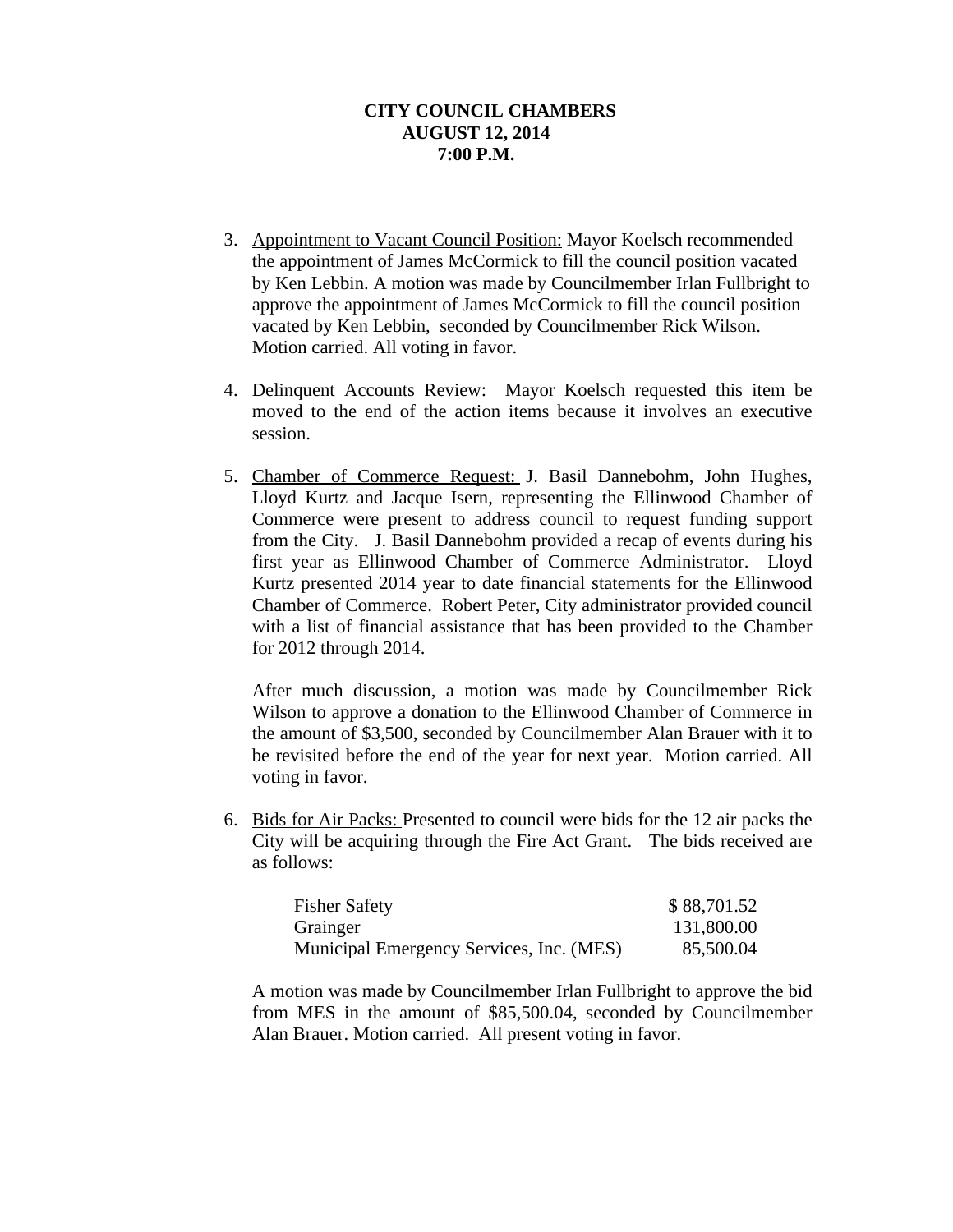7. Delinquent Accounts Review: The auditors recommend the City annually review delinquent accounts and write off those accounts which are becoming aged. A review and write-off of older accounts provides the City with a more accurate amount of collectible accounts receivable at year end. Although the accounts are written off, the City will continue with collection efforts including referral of the accounts to the State of Kansas Setoff Program to offset against tax refunds or funds. The city's percentage of bad debts is very low.

An executive session is requested to review the list of delinquent accounts. A motion was made by Councilmember Alan Brauer to adjourn into executive session for ten (10) minutes for review of delinquent accounts and that the council meeting will reconvene in the council chambers. Councilmember Kirk Clawson seconded the motion. Motion carried. All voting in favor. The governing body recessed into executive session at 8: 05 p.m.

Meeting reconvened into regular session at 8:15 p.m. A motion was made by Councilmember Kirk Clawson to approve the list of delinquent accounts as presented for write off, seconded by Councilmember Irlan Fullbright. Motion carried. All voting in favor.

8. Executive Session for Discussion of Contract Negotiations: An executive session is requested for the discussion of contract negotiations and client privileged information. A motion was made by Councilmember Kirk Clawson to adjourn into executive session for thirty (30) minutes for discussion of contract negotiations and that the council meeting will reconvene in the council chambers. Councilmember Rick Wilson seconded the motion. Motion carried. All voting in favor. The governing body recessed into executive session at 8:40 p.m.

Meeting reconvened into regular session at 9:10 p.m. No action taken.

## **REPORTS**:

- 1. Municipal Court Report: Presented to Council was the Municipal Court Report for July, 2014.
- 2. Utilities Production Report: Presented to Council was the Utilities Production Report.